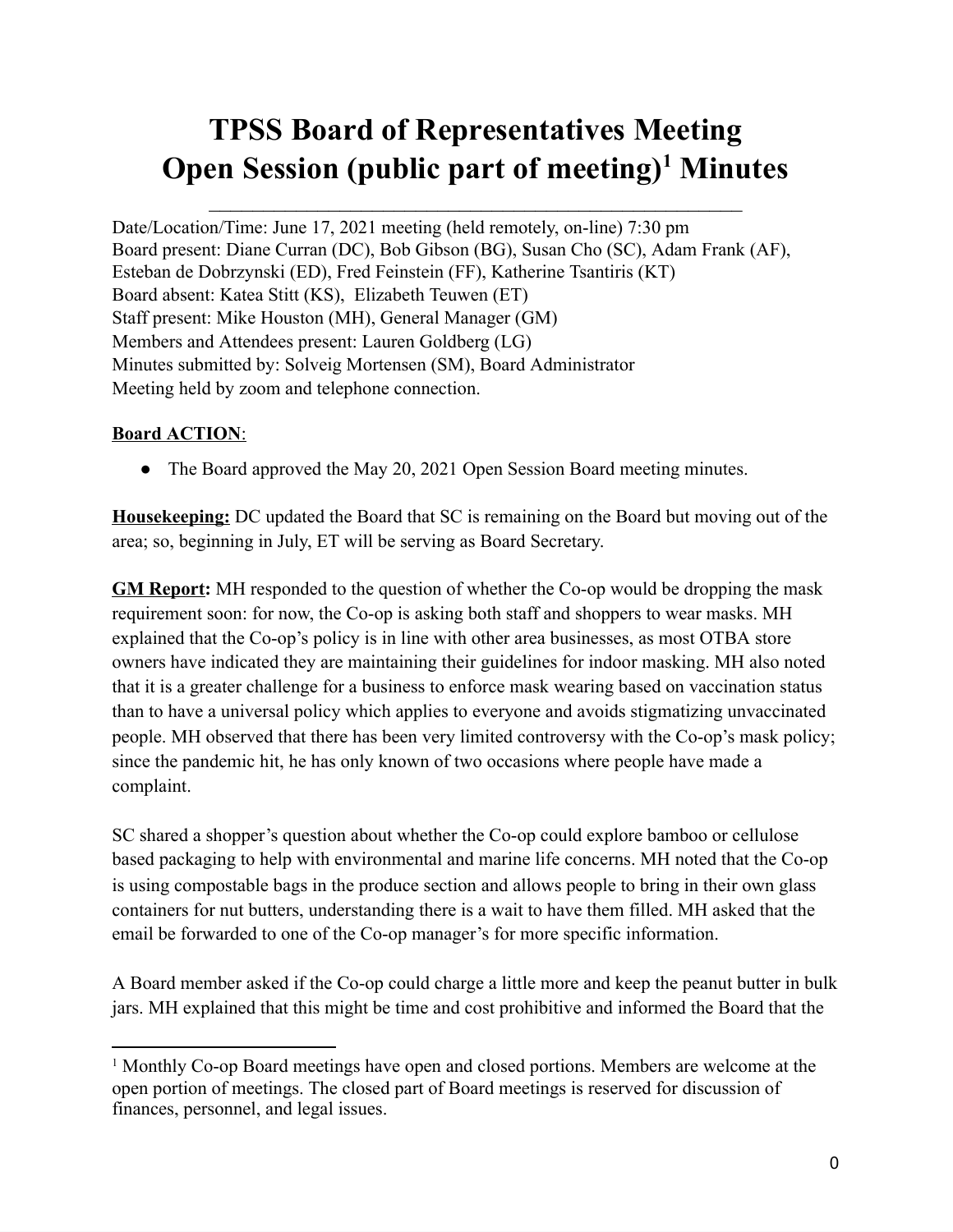Co-op is not allowed to take back people's nut butter containers for re-use. If utilizing glass for food packaging, the Co-op is required to first-use glass containers as the Co-op does not have the proper washing facility for re-use. When Montgomery County shoppers reuse growlers for example, they must be thoroughly cleaned, and must have a sticker from the business stating cleaning standards, per HHS. MH noted that the Co-op would need to look into purchasing mason jars. SC shared another member's question about the technical process for lobbying the Board about concerns, such as with packaging options. MH gave the feedback that setting the policy standards for things like the packaging the Co-op utilizes, is something members need to bring to the Board.

**Open Member Forum:** EV shared that he continues to follow the dealings regarding the Junction and wondered if other area businesses in addition to the Co-op have been vocal about the effects on the Lot of the current development plan. DC shared that the Co-op is still following the cooperation agreement and the lawsuit with the temporary injection was put into effect, so the Co-op is continuing to operate as usual.

**L-2 Communication and Counsel to the Board:** MH confirmed that the last 3rd party staff survey occurred in 2019 and following a schedule of providing the survey every three years, will hold one next in the spring of 2022. MH also confirmed that the lowest starting salary for a Co-op staff is presently \$15.30, increasing to \$15.45 this July. Per request, MH elaborated on sub-policy point, L-2.6 re: staff training. MH explained that all new staff have their first day orientation with the HR manager and then within a two month period receive a second orientation with him. MH explained that this gives people an opportunity to have worked at the store, before a more in depth training occurs.

The Board acknowledged the feedback given in the closed session about the structure of L-2 and how it asks the GM to provide monitoring on items overlapping with the collective bargaining agreement. A Board member conveyed that policy sub point L-2.1 re: discrimination could have a broader definition and suggested it should communicate that protected classes include more than just what is allowed under the law. The Board planned to revisit the topic next month.

### **Board Business:**

**Committee updates:** Membership and Community Affairs Committee (MCAC), FF summarized how the MCAC met and discussed the date of October 17th for the fall membership meeting, the platform of the meeting (in person versus virtual), and that for that meeting they should highlight the Co-op's 40th anniversary. The MCAC also discussed the Co-op's having a forum with Greenbelt Co-op regarding food scarcity. FF planned to consult with MH on ideas and come back to the Board with a proposal for the fall membership meeting.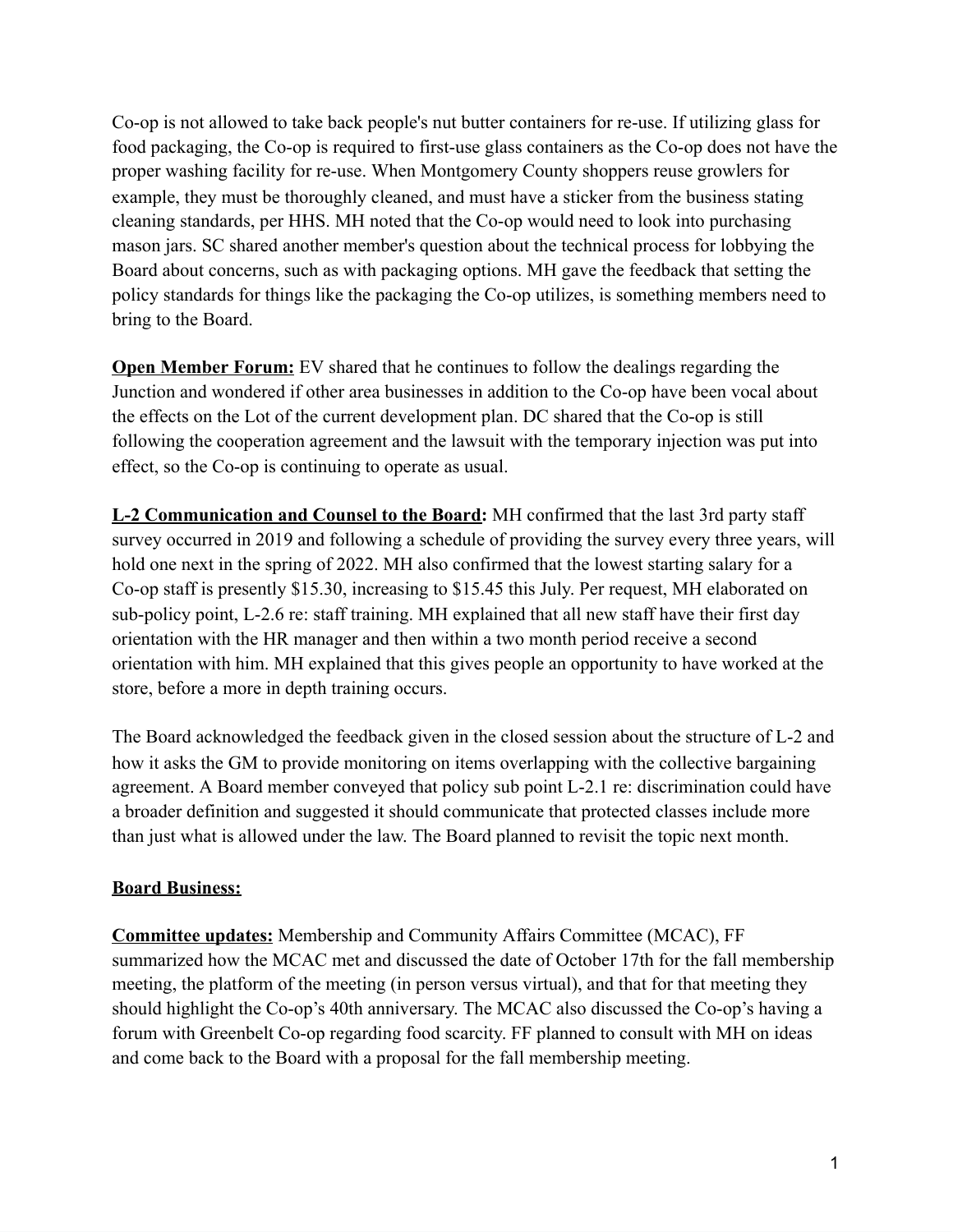# **Presentation--Lauren Goldberg, Executive Director of Crossroads Community Food Network:**

BG welcomed Lauren Goldberg (LG) of Crossroads' and invited her to give the highlights of her program and a sense of what she sees as the main food insecurity issues.

LG introduced herself, sharing that she lived in Takoma Park for three years, is an appreciative member of the Co-op, and someone who believes that food cooperatives strengthen food supply chains. LG explained that the Crossroads' farmers market, with expanded offerings, is now in its 15th season. It was the first farmer's market in MD to accept federal nutritional benefits, and the first in the country to also match those benefits, effectively doubling them.

LG described how Crossroads' provides a number of programs to the community. Crossroads' supports microenterprise training. Small-scale food producers and prepared food vendors sell at Crossroads' and have shown an interest in learning how to do micro-programs. So now, Crossroads Community Food Network connects people with the [Takoma](https://www.crossroadscommunityfoodnetwork.org/tpssck/) Park Silver Spring [Community](https://www.crossroadscommunityfoodnetwork.org/tpssck/) Kitchen and provides those small-scale businesses with an affordable space to develop their products. Crossroads' also created the healthy eating program, which provides people with culturally appropriate farm to fork programming.

The Crossroads Ambassador Program, which involves dedicated staff doing market outreach and community organizing to share information, is a newer program. LG noted that some people involved with Small Things Matter collaborate with the Crossroads Ambassador Program.

LG shared that the Co-op has been a long-time partner to Crossroads'. The Co-op has been a market sponsor and, at the onset of the pandemic, was a money donor. The Co-op also provided guidance on the micro business training, created shelf space for products coming from Crossroads' kitchen, and piloted the produce matching program. LG commented that it is exciting to be able to provide people with fruits and vegetables at half off, and described the working partnership with the Co-op's GM as very valuable.

In response to a question about where most Crossroads' shoppers come from, LG explained that their year end 2020 survey revealed that half their shoppers walk and half their shoppers drive to the market. LG elaborated that Crossroads' also works with Fresh Farm Market, who have tracked the zip codes of those attending area farmer's markets and found that most of Crossroads' shoppers come from zip codes just near the market. LG shared that many women and their children frequent the market, and prior to the pandemic the market had music and zumba. LG estimated that seventy-five percent of the vendors are immigrants and a large percentage are women.

LG described the structure of and funding for Crossroads Community Food Network. Crossroads' currently contracts with a CSA coordinator, has a market assistant, and six or seven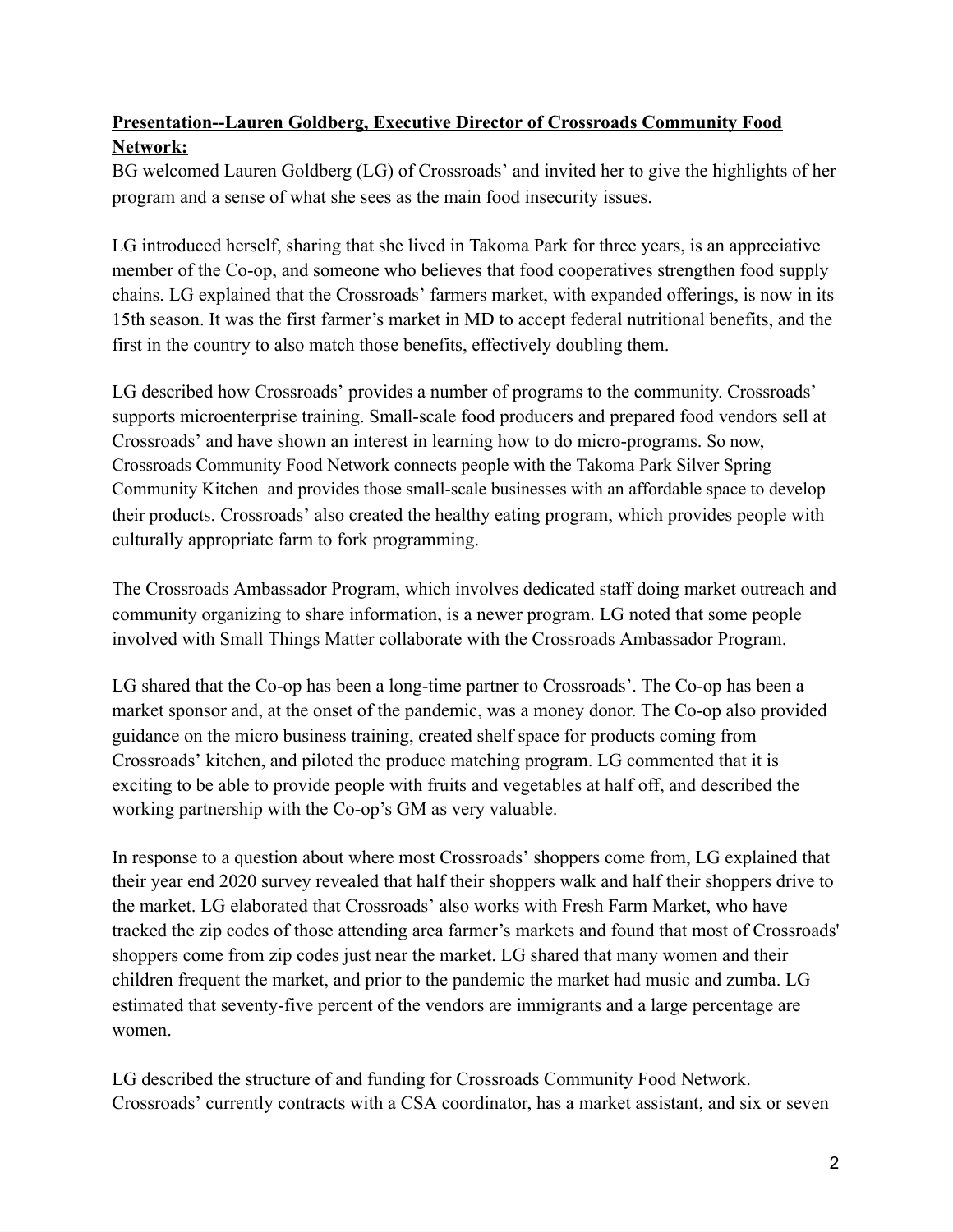ambassadors. Crossroads' receives support from the City of Takoma Park, Montgomery County, a federal grant, and some payment from the small business owners who use the kitchen and storage space. LG elaborated that the micro-business training that Crossroads' offers is free, but people utilizing the program pay for their own business licenses and some other expenses. LG also shared that running the transactions at the farmers market, Crossroads' charges a small fee as a percentage of the transaction. The money Crossroads' generates from their CSA program goes back to the farmers. LG clarified that Crossroads' is not a membership organization, so the people who shop there do not pay membership fees.

To participate with Crossroads', LG directed people to visit the volunteer page on the Crossroads' website. LG stated that the farmer's market needs long term committed volunteers. Crossroads' often works with high schoolers or college students who have more flexible schedules. There is also a Crossroads' staff member, Robin, who connects volunteers with Crossroads' gardening efforts.

In response to the question of how the effects of the pandemic manifested in the day to day operations at Crossroads', LG shared that Crossroads' implemented the following precautionary measures at the pandemic's onset: mask wearing; use of a hand washing station at the entrance and exit; social distancing; spacing the tents and booths ten feet apart; and halting food tasting, food demonstrations, seating, and exercise classes. LG noted that some of the restrictions have lessened; however, they still want to limit congregating and keep people moving.

Furthermore, Crossroads' saw a decrease in the number of customers using vouchers and WIC and SNAP benefits. LG noted that just before she started in her position in May '20, Crossroads' was doing weekly outreach to two senior living facilities re: CSA delivery, but she would like to see seniors return to the market and get fresh air. Last year, Crossroads' healthy eating program in schools was paused, and although the TPSS kitchen previously allowed multiple businesses to work side by side, now they only allow businesses to use the space singley. LG shared that they lowered the rental fee and hourly rate to support those businesses.

In describing the change in the number of shoppers as people returned to the market; LG explained that the market re-opening on May 15th, after the Governor identified farmer's markets as essential, and it was a slow early season. In June and July of 2020 the market traffic increased to half that of a regular year. Last September Crossroads' decided to have the WIC program table outside the market and distribute WIC checks, which Crossroads' matched. At that point, Crossroads' saw a massive increase in attendance, with up to 90% of the pre-pandemic attendance levels.

In response to a question re: the types of growing methods Crossroads' farmers use, LG shared that Crossroads' market includes conventional farmers and ones who use less pesticides, but are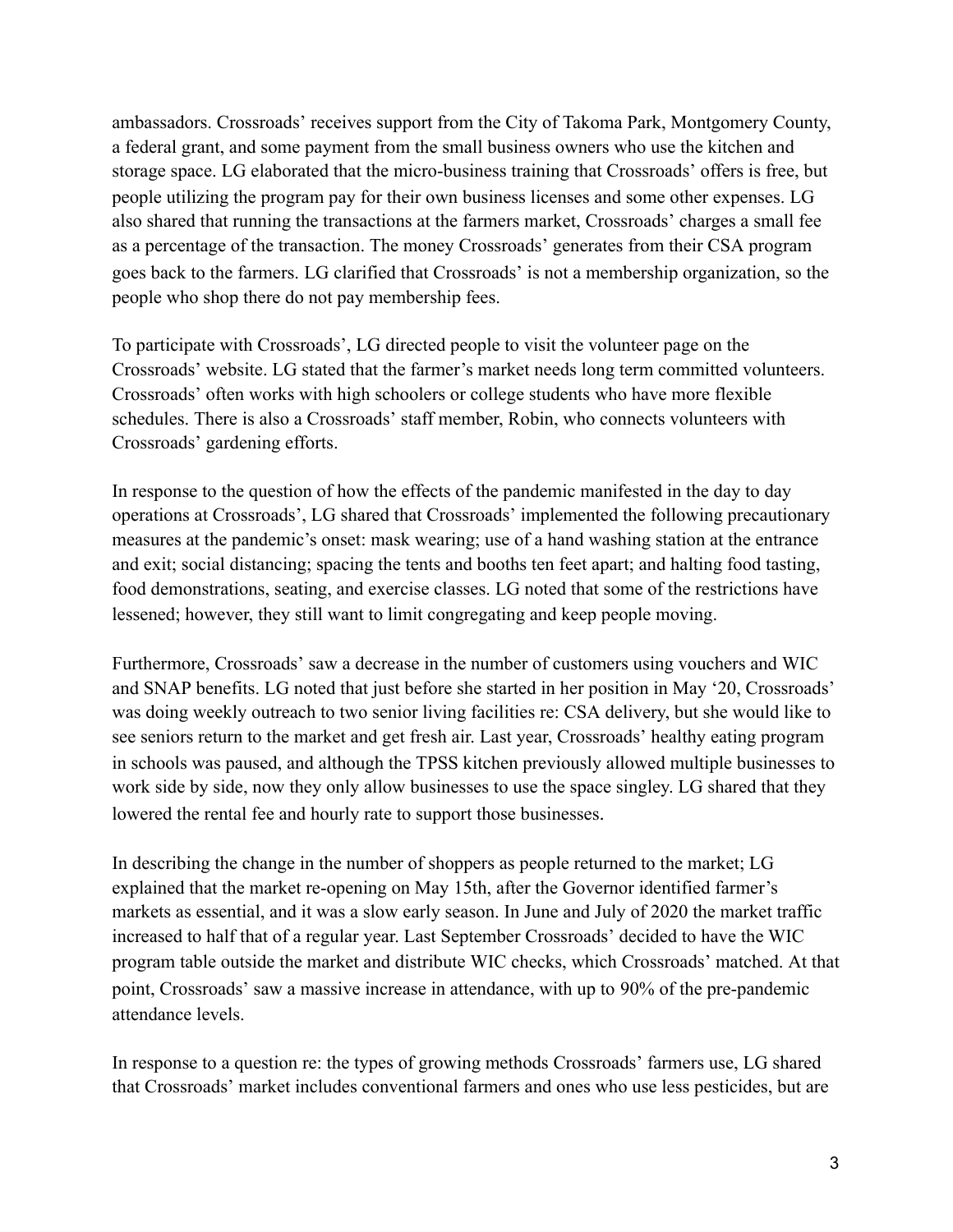not necessarily organically certified. In response to the question of where the farmers geographically originate, LG shared that Crossroads' farmers come from a 125 mile radius, including Montgomery and Prince George's Counties, as well as, Virginia.

In response to a Board member's question, LG confirmed that Crossroads' has collaborated with Casa de Maryland. The prior year, Casa de Maryland came to the farmer's market and helped people register for COVID-19 testing and vaccine studies focused on Latino populations. Maritza Solano, Director of Education for Casa de Maryland, recently joined the Crossroads Board, and LG shared that Crossroads' is looking forward to learning more about Casa de Maryland's gardening efforts and educational information and wants to partner with them more.

In response to the question of what Crossroads' would do if they won the lottery, LG explained that they would shift some of the requirements for the SNAP program and expand the amount that recipients receive, so SNAP beneficiaries would have additional benefits to buy food. LG, said Christie Blach, her predecessor, was very focused on developing interests and needs-based programs; so to answer the question, she would also want to review people's interests, demands, and needs. LG commented that she knows people are looking for space to grow food and observed how in the micro-enterprise program there is a need for access and financing. MH shared that recently some people from the Small Business Administration spoke at the Montgomery County Food Council and they presented good loan products backed by the American Rescue Plan.

DC reflected upon how LG described aspects of food insecurity that manifested over this last year and how many Crossroads' customers use WIC and SNAP benefits, which Crossroads is trying to amplify to get people healthy food. DC asked LG what she would like to see in our regional food system to address food insecurity in the next five or ten years.

LG identified the following means to strengthen our regional food system:

.

- Create/find more jobs. When people are earning money they can buy the food they want, which can mean culturally appropriate foods that people know how to access and cook.
- Strengthen local food supply chains and give more support to small farmers. The farmers who come to Crossroads' do not make as much money as if they set up at other markets, but they love the mission. There are nationwide examples of markets not being able to support smaller farmers, but if we can subsidize them, they can be present.
- Create more growing spaces. When you can grow what you want, that gives you the most control and food security.

Board members described having positive experiences taking courses through the Crossroads' community kitchen and interfacing with Crossroads' in the community. Board members and MH thanked LG for attending today and providing this presentation.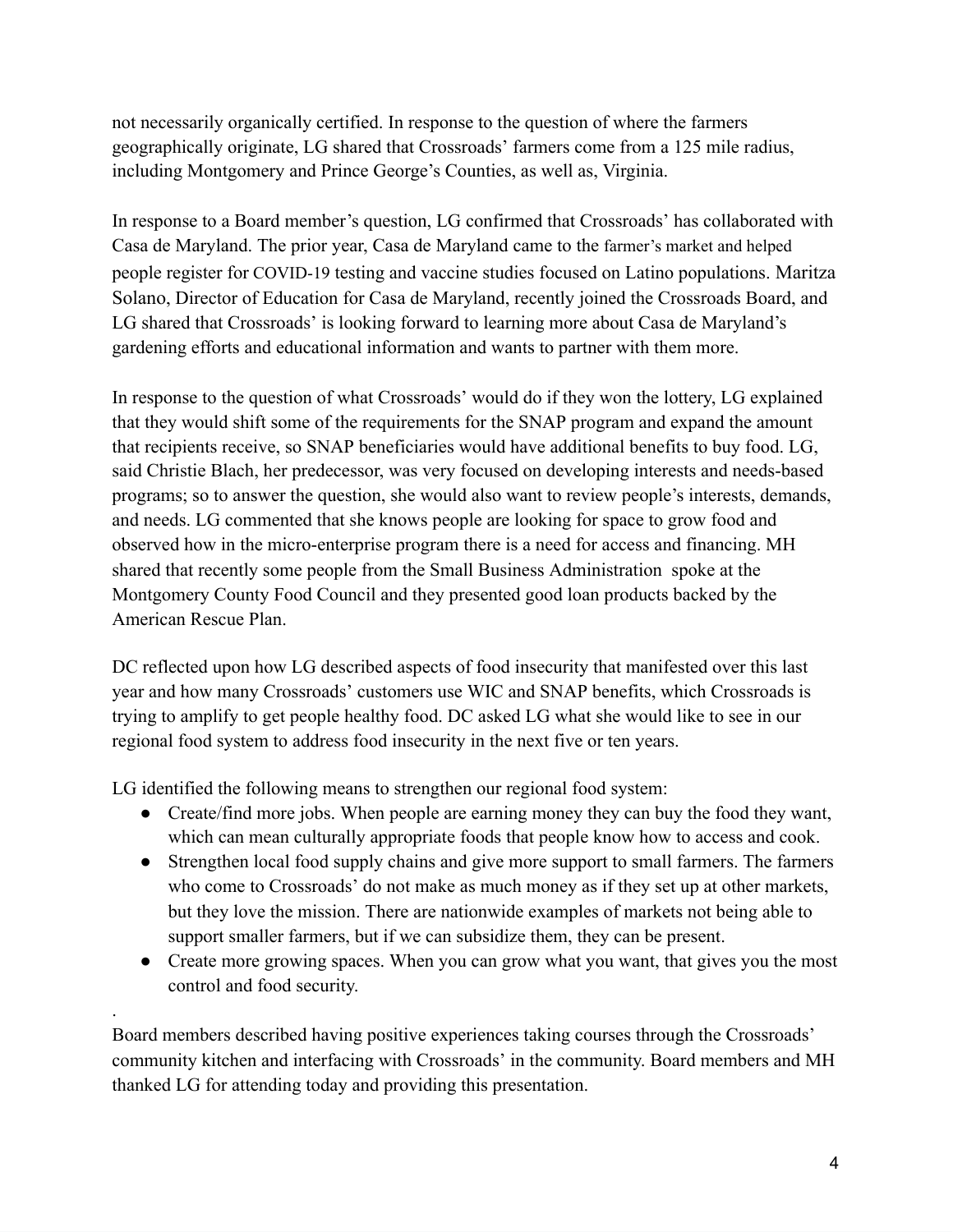Meeting adjourned at 8:15pm

## Board Representatives' Committee Memberships:

Membership and Community Affairs Committee: (FF Chair) FF, DC, KT, ET, EdD Finance and Audit Committee: (AF Chair) AF, SC, BG, KT (DC, ET as ex-officios) Personnel Committee: (DC Chair) DC, KS Policy Committee: (SC Chair) SC, AF, KT Nominations Committee: (BG Chair) BG, FF Junction Committee:(FF Chair) FF, DC, BG, KS, ET, ED Expansion Committee: (AF Chair) AF, SC Board Development Committee: DC, AF (chair position shared)

|                  | De          | Jan    | Feb.   | Mar    | April                  | May    | June   |
|------------------|-------------|--------|--------|--------|------------------------|--------|--------|
|                  | $\mathbf c$ |        |        |        |                        |        |        |
| Cho              | $\ast$      | $\ast$ | $\ast$ | $\ast$ | $\ast$                 | $\ast$ | $\ast$ |
| Curran           | $\ast$      | $\ast$ | $\ast$ | $\ast$ | $\ast$                 | $\ast$ | $\ast$ |
| de               |             |        |        |        |                        | $\ast$ | $\ast$ |
| Dobrzynski       |             |        |        |        |                        |        |        |
| Feinstein        | $\ast$      | Ex     | $\ast$ | $\ast$ | $\ast$                 | $\ast$ | $\ast$ |
| Frank            | $\ast$      | $\ast$ | $\ast$ | $\ast$ | $\ast$                 | $\ast$ | $\ast$ |
| Gibson           | $\ast$      | $\ast$ | $\ast$ | $\ast$ | $\ast$                 | $\ast$ | $\ast$ |
| Stitt            | Ex          | Ex     | Ex     | $\ast$ | Ex                     | $\ast$ | Ex     |
| Teuwen           | $\ast$      | $\ast$ | $\ast$ | $\ast$ | $\ast$                 | $\ast$ | Ex     |
| <b>Tsantiris</b> | $\ast$      | $\ast$ | $\ast$ | Ex     | $\ast$                 | $\ast$ | $\ast$ |
| Velasquez        | $\ast$      | $\ast$ | $\ast$ | $\ast$ | $\mathop{\textrm{Ex}}$ | $\ast$ | $\ast$ |

#### **Term 2020-2021 Meeting Attendance:**

(Ex=excused)

(Re=Resigned)

### **Board Terms:**

| Board          | l'erm: | Term  |
|----------------|--------|-------|
| Representative |        | Ends: |